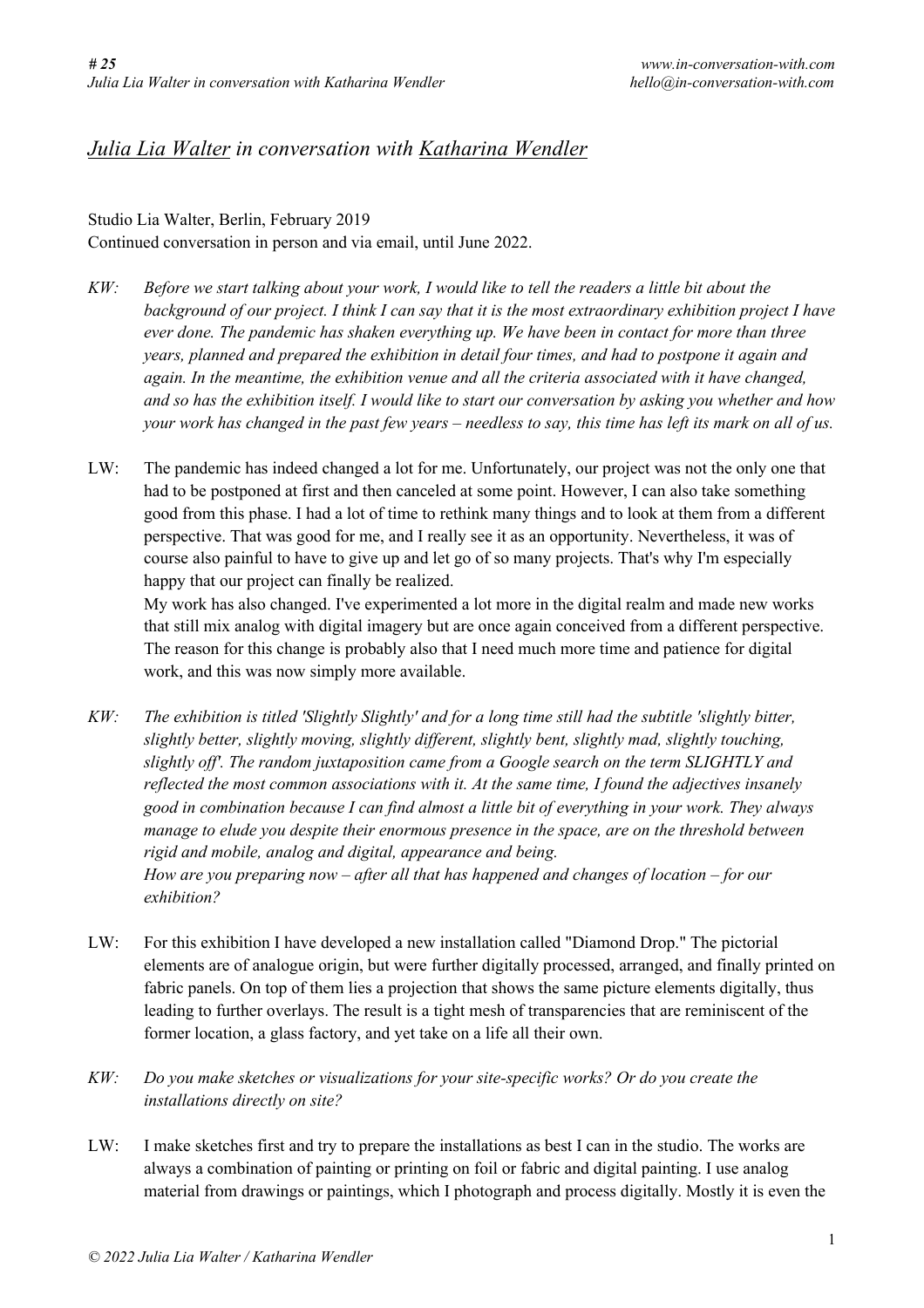installation itself, which I photograph and edit, often animated, as a projected image over the actual hanging. So the painting happens in any case in the studio, then I work with sketches and models of the exhibition space. Models become important especially for the preparation of larger works, such as in the installation "Liquid Prism", which I showed at the Künstlerhaus Göttingen in 2019 and which used a 2-channel projection. However, my models are very "sloppy," as my grandma would say, and most architects would probably throw their hands up in horror – but for my purposes, they'll do just fine. The better I can imagine an installation, the better it works. For the videos, I make a test hanging in the studio, which I photograph and edit. The editing is then also done in the studio, but often I have to re-cut or re-edit after the installation in the exhibition space. It's not an exact video mapping, because I rarely work with mapping programs, but I always

have to fine-tune the image on site.

## *KW: So the projection is an exact image of the work it is projected onto?*

LW: Yes and no. I'm interested in what happens when a digital image mixes with an analog image. I would love to show you better images of that, but it's very hard to document these works because you can't, or you can't very well, capture the merging of the two image planes in one photograph. But when you look at it, that's exactly what happens: you look at the work and you can't really tell what you're looking at, which picture elements belong to which level, where you still see painting or already projection or the other way around. Many people don't even notice that they are actually looking at a painting, because they are distracted by the projection of the moving image.

## *KW: In the case of the moving image, wouldn't one even speak of film or video art?*

- LW: That's a good question, because I usually animate the digital images so that they become moving images. But there are also several works in which I use overhead projectors. On the one hand, I find it interesting when the pixels become visible in the digital image, which is the case with most projectors – no matter how high-resolution the image quality is. I like the fusion between the actual color layer and the colored light that is projected. On the other hand, I also like the idea of working with a light projection that is completely analog and at the same time a still image but can nevertheless contain a form of the digital.
- $KW:$  In addition to the movement in the image, there is always movement in the space; not only the *movement of the viewers who walk around the installation, but also a movement within the work, which is only suspended from the wall or ceiling by a few thin threads.*
- LW: Exactly, the foils or fabric panels also move slightly in the breeze, of course, and are anything but static.
- *KW: So, your work always mixes static and dynamic elements, still and moving images, light, shadow, fixed and flexible forms, digital and analog. Would you describe your work as digital painting?*
- LW: Yes, I use the term a lot. Although I have my origins in classical painting, there are also many digital tools that I use to "paint" in Photoshop or on the Ipad, such as brushes, scissors, erasers, and so on. The methods – drawing, cutting, masking – are the same in analog and digital. But I ask myself every time how much digital I want to bring into the analog work. I enjoy balancing that out. It's important to me that the projection goes beyond a mere "illumination," the mere source of light, but I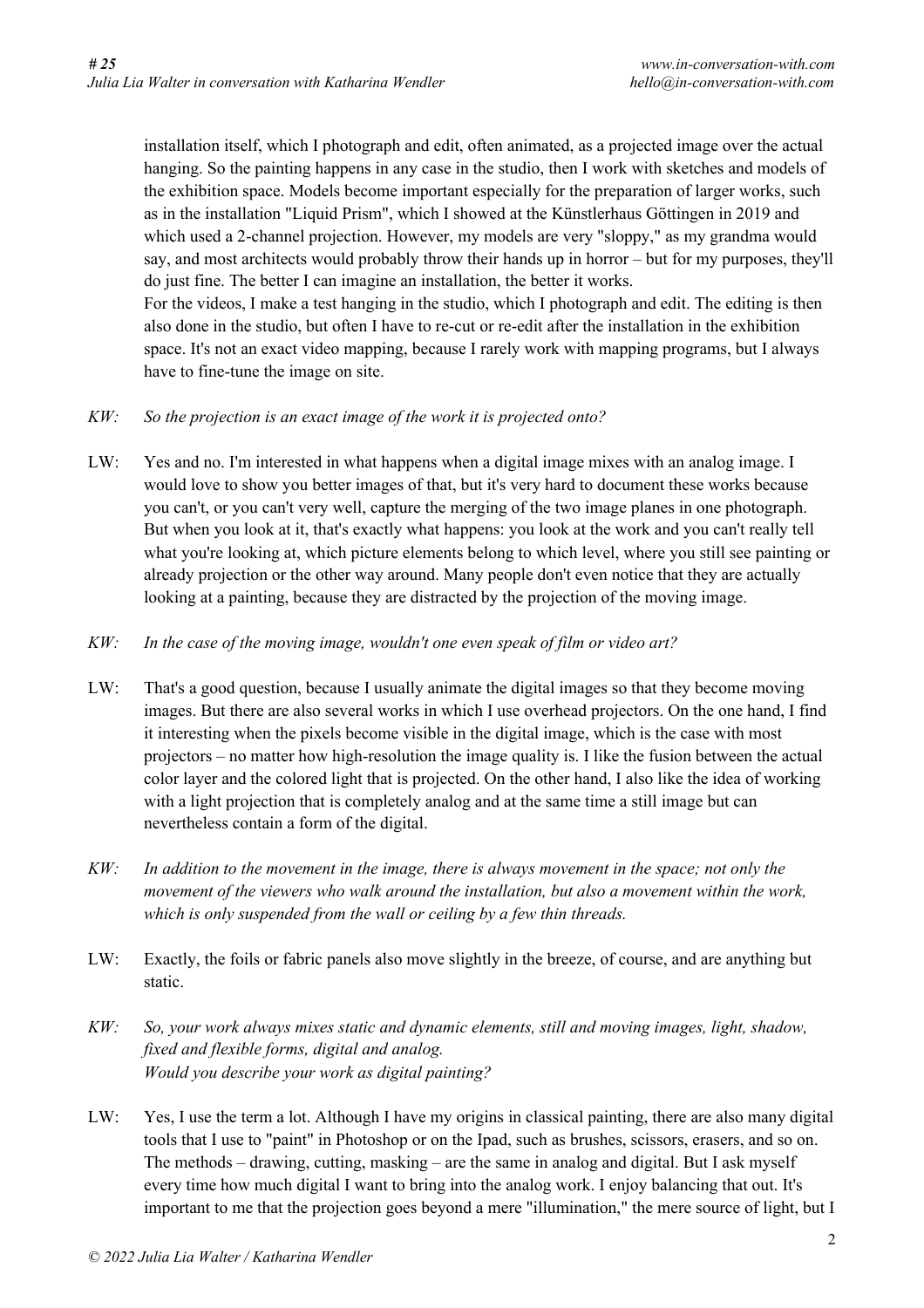also have to say that I've always understood my work as analog painting first and foremost. In the installations, I try to bring about a rapprochement between the analog and the digital, in the best case, they merge with each other. That's why I work, for example, with very slow movements that are often not visible at first glance and that only become apparent when you look at them for a while. One must look for a long time to notice what is happening in the work and that it is moving at all; a way of looking that is apparently very unfamiliar to many – which honestly surprised me quite a bit. It then became more and more important to me that one has to take exactly this time to engage with the work. It is not fast-living and not easily consumed. This irritation that lies in the mixing of digital and analog is definitely exciting for me.

- $KW:$  The irritation probably lies precisely in the fact that we're used to things moving quickly from videos *and digital images. Of course, for decades there has also been the countermovement of those who have deliberately slowed down moving images, whether technically or in terms of content, to deliberately disrupt temporal sequences that we are used to seeing in films. But still, I think that through our daily use of digital images and videos, we are accustomed to a certain speed, and this creates an expectation that can then become a challenge when viewing a supposedly digital work. Which is a good thing! It basically shows that your work goes far beyond painting, but also far beyond a spatial installation.*
- LW: Absolutely. The next challenge then, as I said, is to document the work.... I've been trying to do video documentation for some time, but despite everything, you have to see it live in the space.
- KW: What materials are the works made of? Some seem translucent, others not, and the paint, is that *acrylic?*
- LW: I work both on canvas, fabric, foils, and acrylic. With my material, for example, with the foils, I pay very close attention to where it comes from, that it does not contain toxic plasticizers, and is made in Germany. This was not so easy at first, but in the meantime I have found a dealer who guarantees this.

The paint I use to paint on the foils and acrylics is a mixture of pigment and binders and varnish, a kind of secret recipe. It was a challenge for me to develop this mixture and use it to make the paint so durable and hard-wearing that it doesn't flake off even when the foils are bent and rolled.

- *KW: Have you ever considered working with films and foils from lighting or theater technology?*
- LW: Usually the foils I use are between one and three millimeters thick. It's important to me that they are firm and have their own elasticity. Lighting foils are too wrinkled and fragile for me and very unsuitable for projections because every bend reflects light and it's very difficult to control it yourself. Nevertheless, it is important to me that the foils retain a certain lightness, but also bring along their own tension, a little will of their own. For me, the question with every installation is how and in which directions I can bend the material and how it behaves in the hanging. The thicker the film, the heavier the overall installation. With very large, heavy works, this has sometimes pushed me to my limits during installation.
- *KW: What about the works that don't require projection? Do they come closer to classical painting?*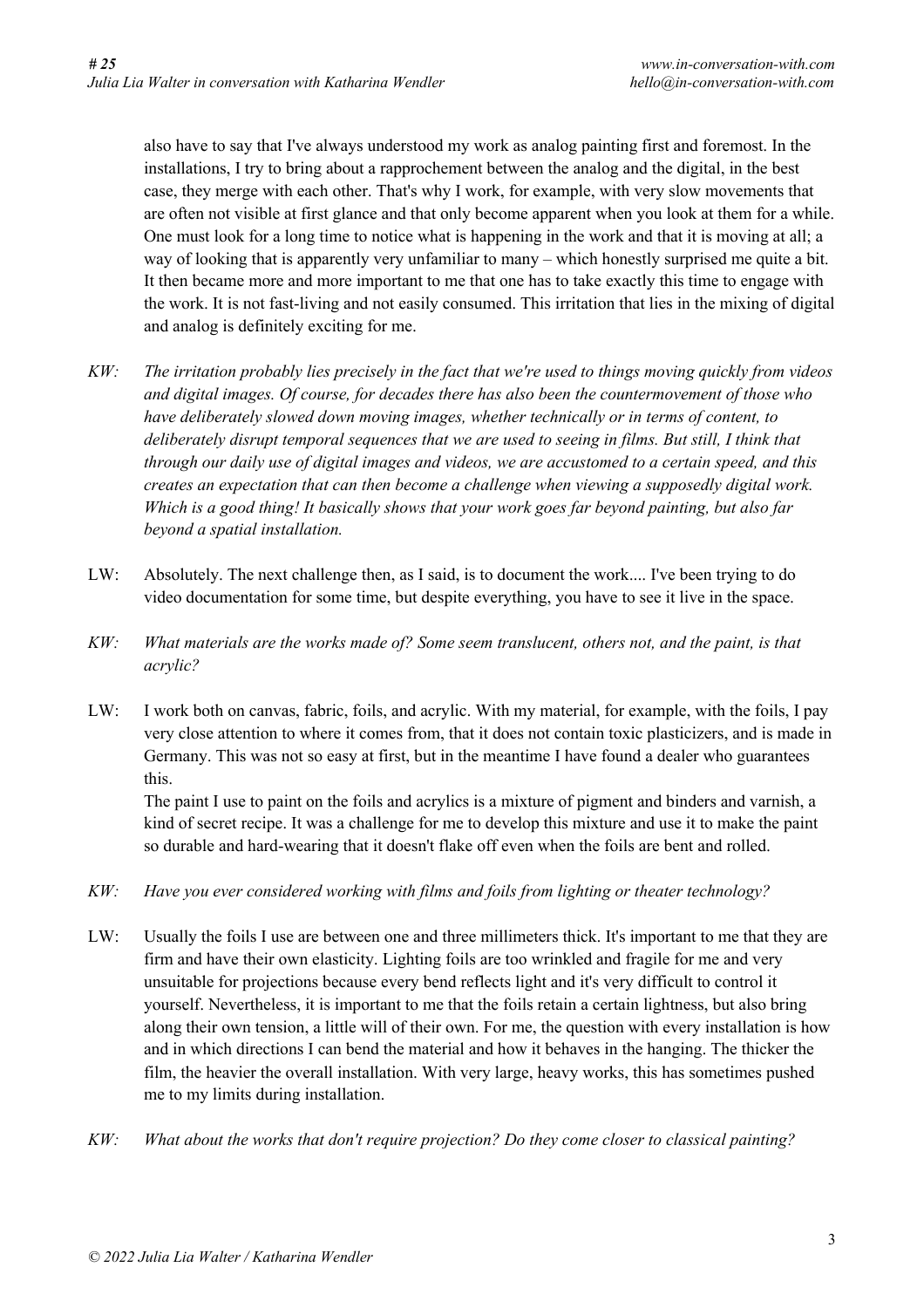- LW: In these works, it becomes particularly clear what actually interests me in painting, namely how spatial perspective is simulated. It's always about two levels: The works are two-dimensional, but they pretend to be three-dimensional, and sometimes they really tip over into three-dimensionality.
- $KW:$  When you paint, do you already consider how you will later hang and fold the transparencies? Or to *what extent does chance also play a role here?*
- LW: Yes, I think about it beforehand, but of course chance always plays a role, I can't control it one hundred percent because of the material properties. But most of the time I just take the "finished" works off the wall again and rework them, hang them up again, look, keep painting. It's always a process. It's never happened to me that I painted a slide, hung it on the wall, and it was finished. Before that, I make sketches and folding plans out of paper or foil, sometimes models. What can already be planned is which areas will be painted and which not. What exactly happens in the painted areas are decisions that are made during the working process. Important here are the forms and directions and brush structures because they determine the direction, the perspective. Thinking two-dimensionally, I use the brushstrokes to define the form of the color in an illusionistic space.
- *KW: It's already clear that the brushstrokes are also primarily responsible for the dynamics within the works.*
- LW: That's true, but it's not always entirely logical. I like to work with breaks and to provoke it so that the impression of a supposed order suddenly no longer makes sense. Foils are so interesting to me because they are so easy to move from two-dimensionality, from the surface, to the spatial. Do you understand what I mean?
- $KW:$  I think so. If you bend the painted surface, the direction in the picture changes immediately, the spatial location. Of course, you could also do that with paper – but I also understand your interest in *a certain self-will and also in the longevity, the robustness of the material. Do you work exclusively with brushes or also with squeegees and other tools? How do you create these incredibly precise edges?*
- LW: I only work with brushes, but I use stencils and tape to create clear lines and edges. It's important to me that the brushstroke can sometimes run asynchronously to the edge. The works get, especially in the smaller formats, almost something collage-like, as if cut up and puzzled together again.
- $KW:$  The clear structures and precision again create the impression of the digital; they are reminiscent of *digital printing processes and cutting. By using a transparent carrier material, there is then also a front and a back, both of which become equally visible and thus equally important, and sometimes can hardly be distinguished from one another.*
- LW: Yes, that's true, sometimes they overlap, sometimes not. And on top of that, shadows arise, within the work as well as on the wall, which also become part of the work.
- *KW: How comfortable are you with the small formats? Do you see them more as studies or sketches? When do you go into scale, into space?*
- LW: I like the small formats a lot. They're not really studies, but they are a little bit. They are like a training ground for me, but still have the same value as the larger works. That's why I often show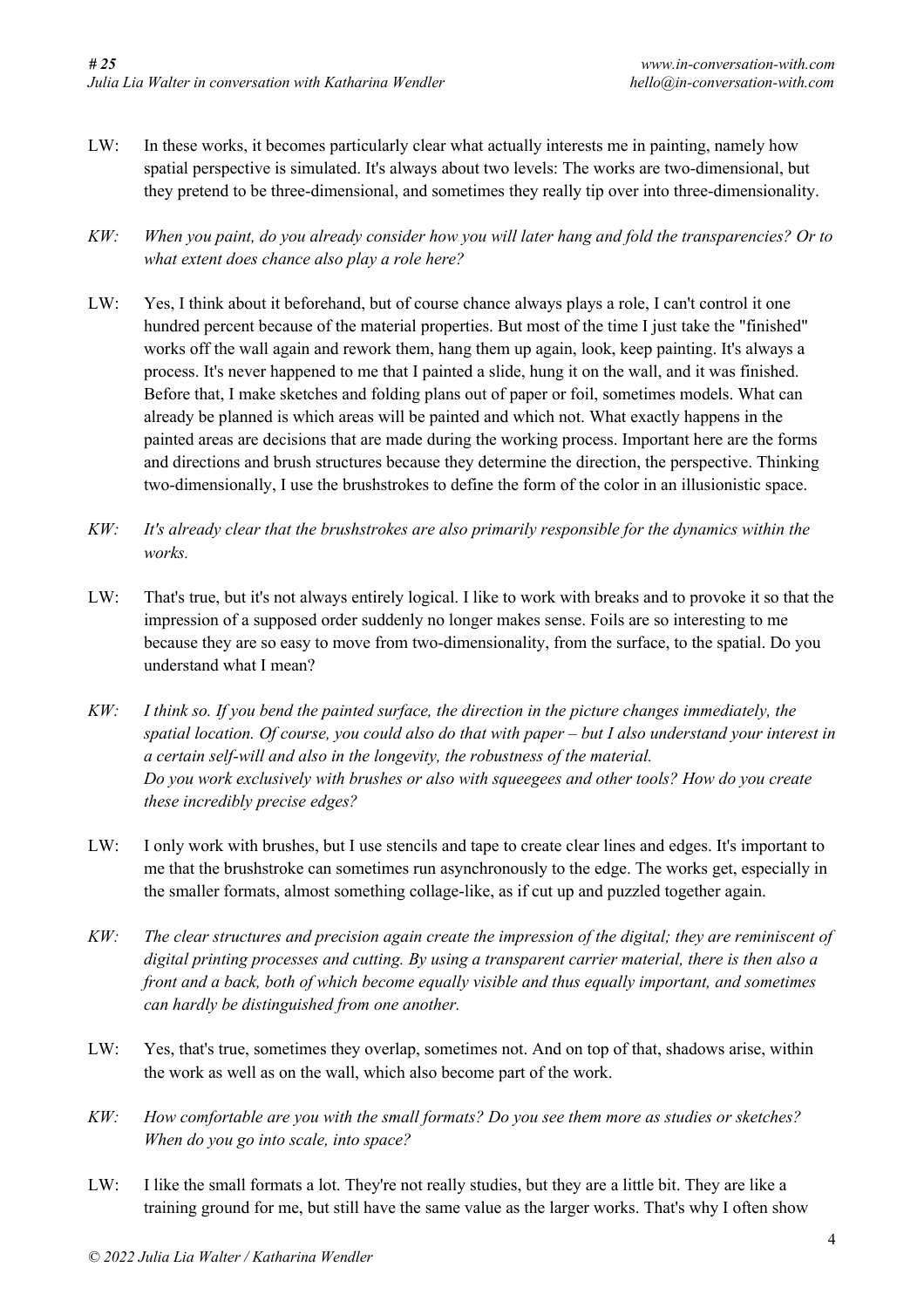smaller works in exhibitions alongside the large installations, because they are also very important to me.

- $KW:$  I find it interesting how different the shapes and formats of the Plexiglas panes are that you use. *Some are strictly rectangular, others fragmentary, like ice floes. Do you consciously deviate from classic canvas formats?*
- LW: Partly they are remnants, partly I have them specially cut to size. Sometimes I go even more sculptural with these works. For example, I've made a series of works out of painted and then bent Plexiglas, inserted into each other, that stand freely. A kind of continuation of the small wall works. With these works, of course, it's great that you can walk around them and that there are so many different views of the individual levels; colored areas in the back, colored areas in the front, reflections, and so on.
- $KW:$  These little sculptures look as if you've put a kind of colorful silk veil over the work, or made *something soft and fluid solidify. Whereas that's relative - even the sculptures still look very dynamic, as if movement is inherent in them. This effect is enhanced by the color gradients....*
- LW: ...because they support perspective, because a source of light is suggested and thus a location in space. I have an immediate access, a direction, if you will, to every surface that I have in front of me and that I look at in isolation.
- KW: I don't want to cling too tightly to a conservative concept of painting or even categorize your work, *but have you ever considered your art against the background of light art? Reflection and the appearance of light seem to be of importance in almost all of your works.*
- LW: As I said, I feel more at home in classical painting. But all the points you mention definitely play an important role. For example, I once experimented with matte acrylic glass, but I didn't find it that interesting. It didn't work so well with the projections because the beauty of the shiny surfaces is that they work in the installation like their own light source. Sometimes I even paint the surfaces to make them extra shiny. For me, transparency is important, but also distance, surface, front, back, and the in-between merge into a sometimes-impenetrable overall illusion.
- *KW: What about works on paper in this context?*
- LW: That's where it all began. During my painting studies first in Mainz and then later with Pia Fries at the UdK – and shortly thereafter, I worked exclusively on paper, mainly with watercolors and on very small formats. At some point, the formats became larger, and then I combined the watercolors with projection. I still do the small drawings today; they always run parallel to my more sculptural work.
- *KW: What are your next projects?*
- LW: I'm just starting a completely new project that I'm going to implement together with a scientist and for which I've fortunately received funding from the program Neustart Kultur – Innovative Kunstprojekte 2022. It's about combining art and science, and I'll be working purely digitally, which is why I'm currently familiarizing myself with new digital editing programs. However, I don't want